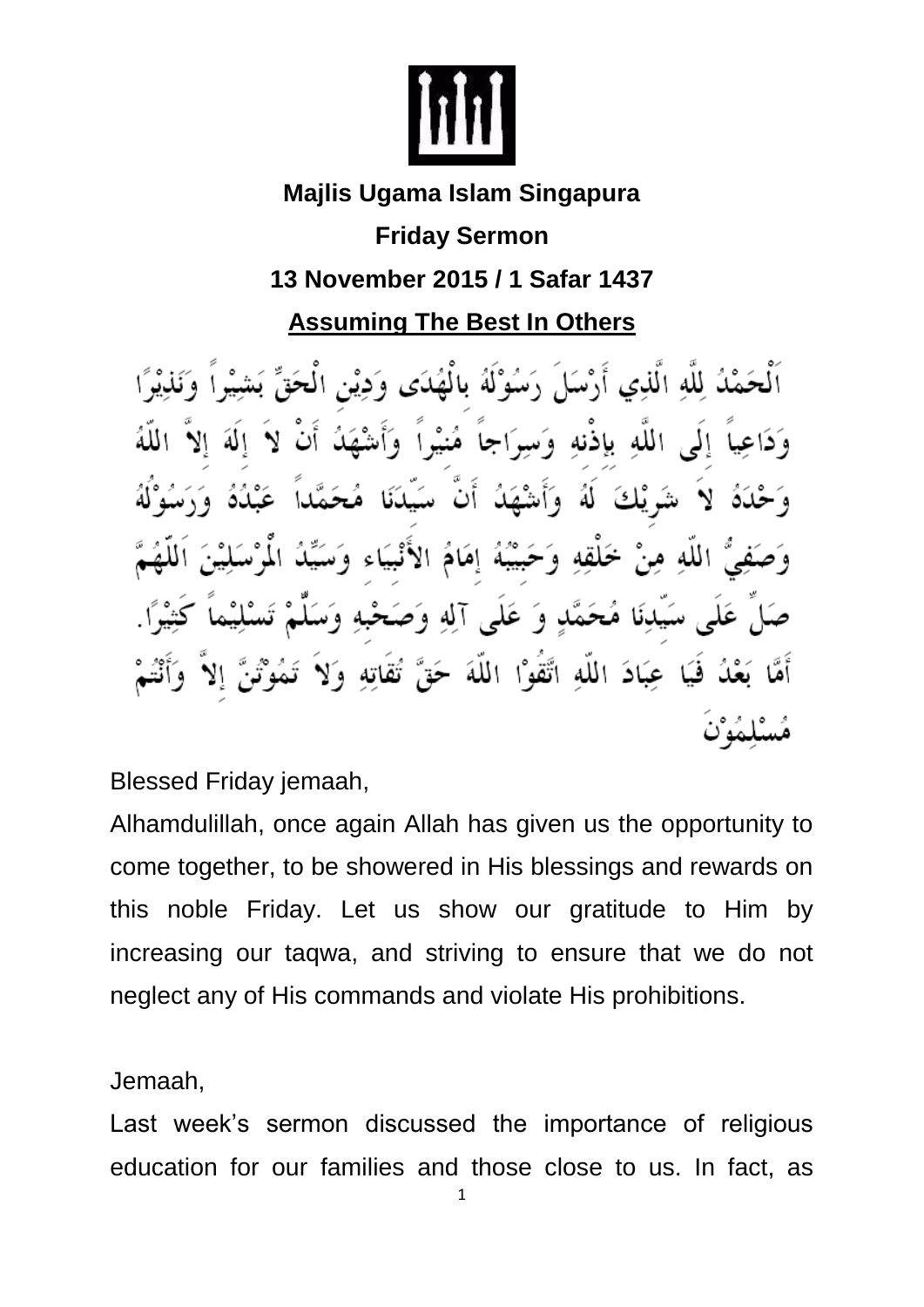parents, we should also be learned in Islamic knowledge, and not simply expect changes from our children. Today, I would like to draw your attention to the importance of supporting and providing Islamic education for a specific group of people. Here, I am referring to individuals who have made mistakes in the past, including ex-offenders who have committed criminal offences, but are now working toward turning over a new leaf and improving themselves. Let us study the beauty of Prophet Muhammad's character (akhlak) in helping those who have erred.

Imam Bukhari reported that there was a man during Rasulullah's time who often entertained him and made him laugh. However, that man had a weakness- he drank alcohol. He had been punished repeatedly, but he still could not quit drinking. One day, a companion said to him: *"Allahumma, Ya Allah incur your wrath upon this man"*. Hearing those words, Nabi Muhammad s.a.w. said: *"Do not curse him, because by Allah, I do not know his goodness except that he loves Allah and His Messenger*."

Subhanallah! Such was the akhlak of Prophet Muhammad s.a.w. in looking at a person's goodness. I do not mean to say that we should consent to a person involved in vices to continue doing so. No, that is never the case. What I mean is that despite being aware of a person's weakness, Rasulullah s.a.w.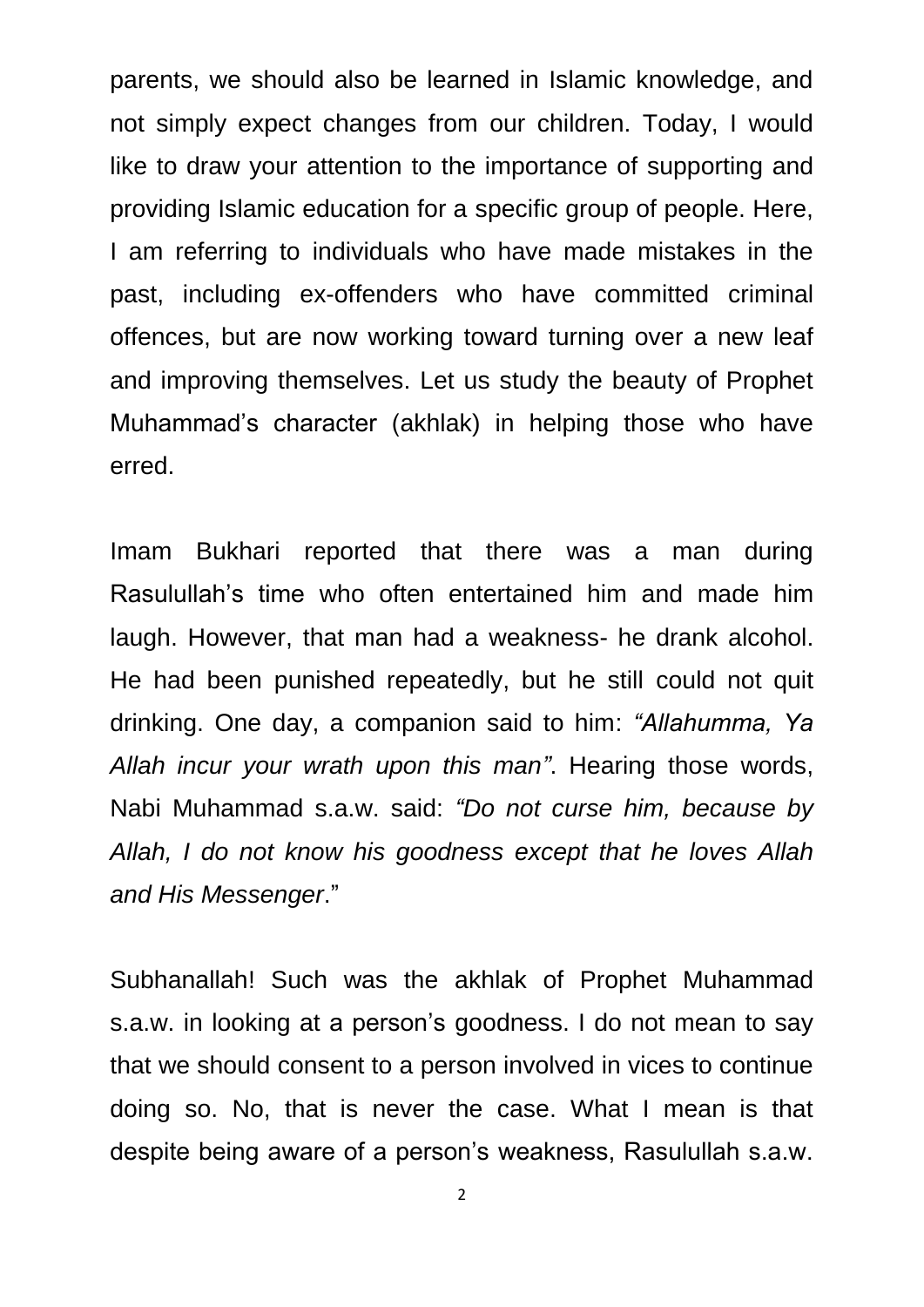recognised a person's strength and goodness. No matter how bad a person is, surely he has some good qualities. And that is the approach Rasulullah s.a.w. taught us in calling upon others to return to the path of Allah s.w.t.

Blessed Jemaah,

We are all humans who have made many mistakes and performed many sinful acts. There have been times where we were influenced by the whispers of Syaitan and transgressed Allah's commands. Hence, I would to call upon all of us to bow our heads in humility and seek Allah's forgiveness. Despite bearing a mountain of sins, we are blessed because Allah's love and compassion triumphs His anger and wrath. Allah s.w.t. says in surah Az-Zumar, verses 53 and 54:

، فَقَلْ يَحِبَادِيَ ٱلَّذِينَ أَسْرَفُواْ عَلَىٰٓ أَنفُسِهِمْ لَا نَقَّ خُلُواْ مِن رَّحْمَةِ اللَّهِ إِنَّ اللَّهَ يَغۡفِرُ ٱلذُّنُوبَ جَمِيعًاۚ إِنَّهُۥهُوَالۡغَفُورُ ٱلرَّحِيمُ (٣) وَأَنِيبُوٓأَإِلَىٰ رَبِّكُمۡ وَأَسۡلِمُواْلَهُۥمِن قَبۡلِأَنۡ يَأۡتِيَكُمُ ٱلۡعَذَابُ ثُمَّ لَاثْنَصَيْرُوبَ (٥٤)

Which means: *"Say, O My servants who have transgressed against themselves [by sinning], do not despair of the mercy of Allah. Indeed, Allah forgives all sins. Indeed, it is He who is the Forgiving, the Merciful." And return [in repentance] to your Lord and submit to Him before the punishment comes upon you; then you will not be helped."*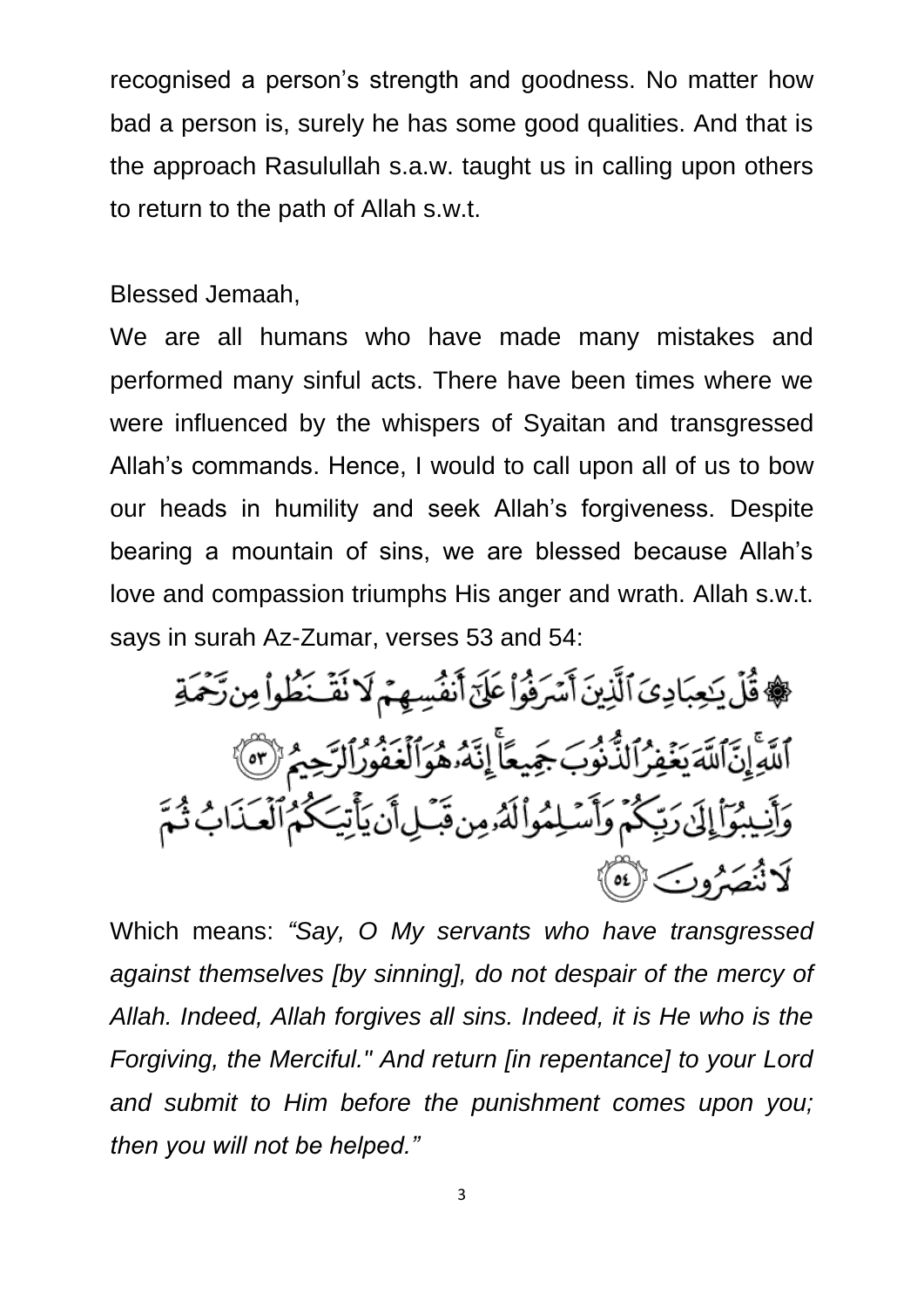Beloved Jemaah,

There are two meanings in these verses that I would like to share with all of you. **The first:** Allah is always waiting for us to return to His path and seek His forgiveness. Allah is always waiting for us to acknowledge our mistakes and sins, and He will then shower us with His forgiveness and countless blessings. Every night, in the last third of the night, He will call to us, Who amongst my servants are asking for my forgiveness? In fact, in a hadith qudsi Allah says that if we come walking toward Him, He will come running toward us. This shows how much Allah wants us to turn to Him and seek only from Him.

**The second** meaning of the verses**:** Besides serving as a reminder for us to never lose hope and to never feel as if Allah will not forgive us, the verses also remind us that we should not give up on our fellow Muslims who are still far from Allah. Do not give up in hoping that they will receive guidance and hidayah from Allah and thus, change for the better. Allah s.w.t. reminds us to be gentle toward those who have yet to be moved in accepting His guidance. If we know of friends or relatives who are still ignoring Allah's commands and being involved in sinful acts, do not use harsh words toward them. And when they try to change their ways and start to learn about Islam, do not belittle their efforts or assume the worst of their

4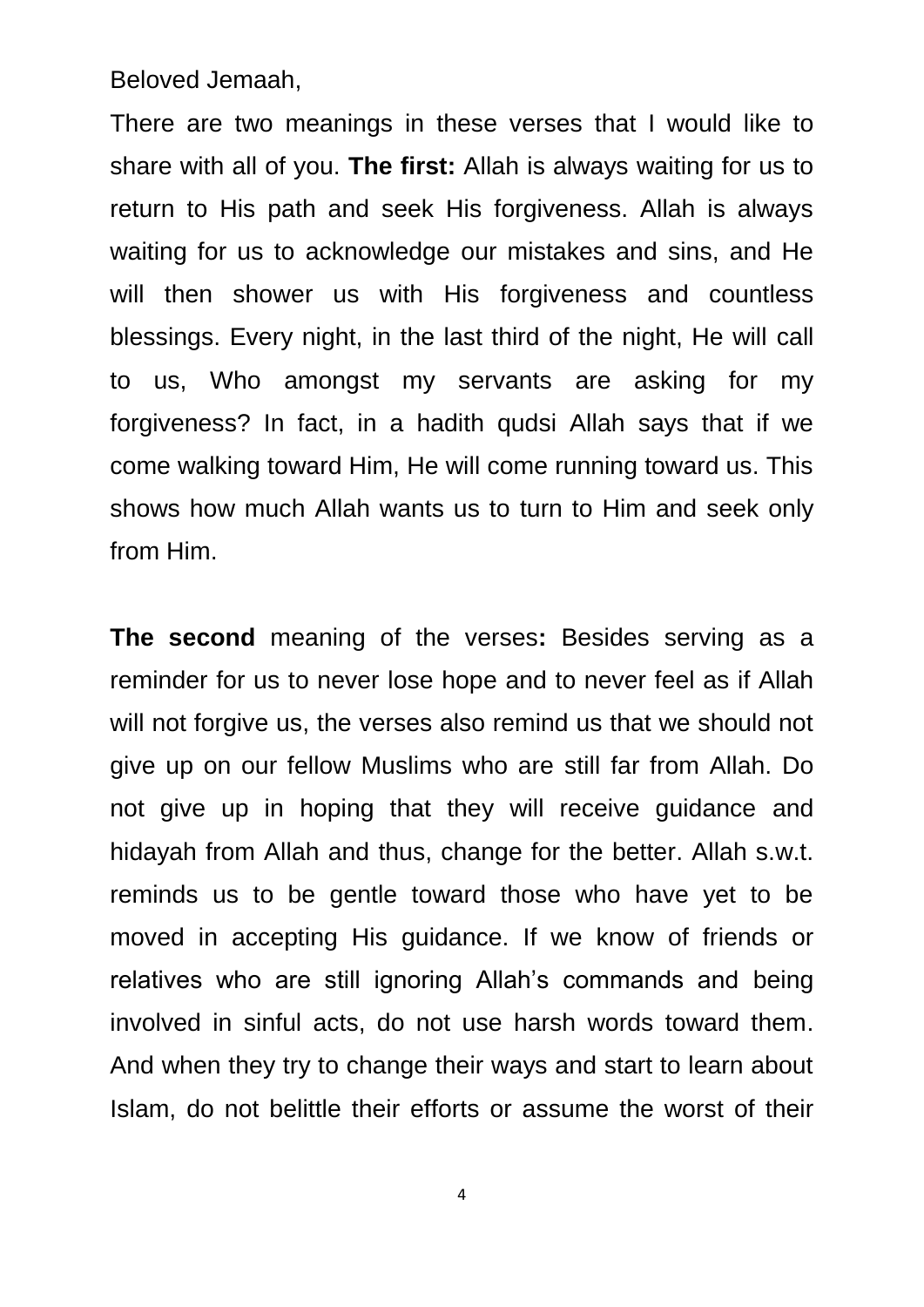intentions. At those moments, hey are most in need of guidance and religious knowledge.

We can encourage them to volunteer their time to help others. When we volunteer together with them, and prayer time beckons, ask them along when you take a break to perform your prayers. But if they are not ready to practise the religion, do not hurl harsh words at them, embarrass or hurt their feelings. Instead we should just continue with our worship and pray that they will be guided to uphold the religion in the future. If we have such friends or family members, include them in our activities. If needed, help them to rebuild their lives to be better. Hopefully by doing so, Allah will open their hearts to accept His guidance.

## Friday jemaah,

We need to ensure that arrogance does not overcome us, we should never feel that we are more religious than others or are better than them. These are whispers from Syaitan who is always trying to influence us, which we must guard ourselves from. For those who often attend religious classes and do volunteer work, remember that Syaitan may not have prevented us from acts of worship and kindness, but he can snare us in the trap of arrogance and being boastful of our deeds. In the end, we are the ones who will be at the losing end because we do not gain anything from our ibadah and good deeds.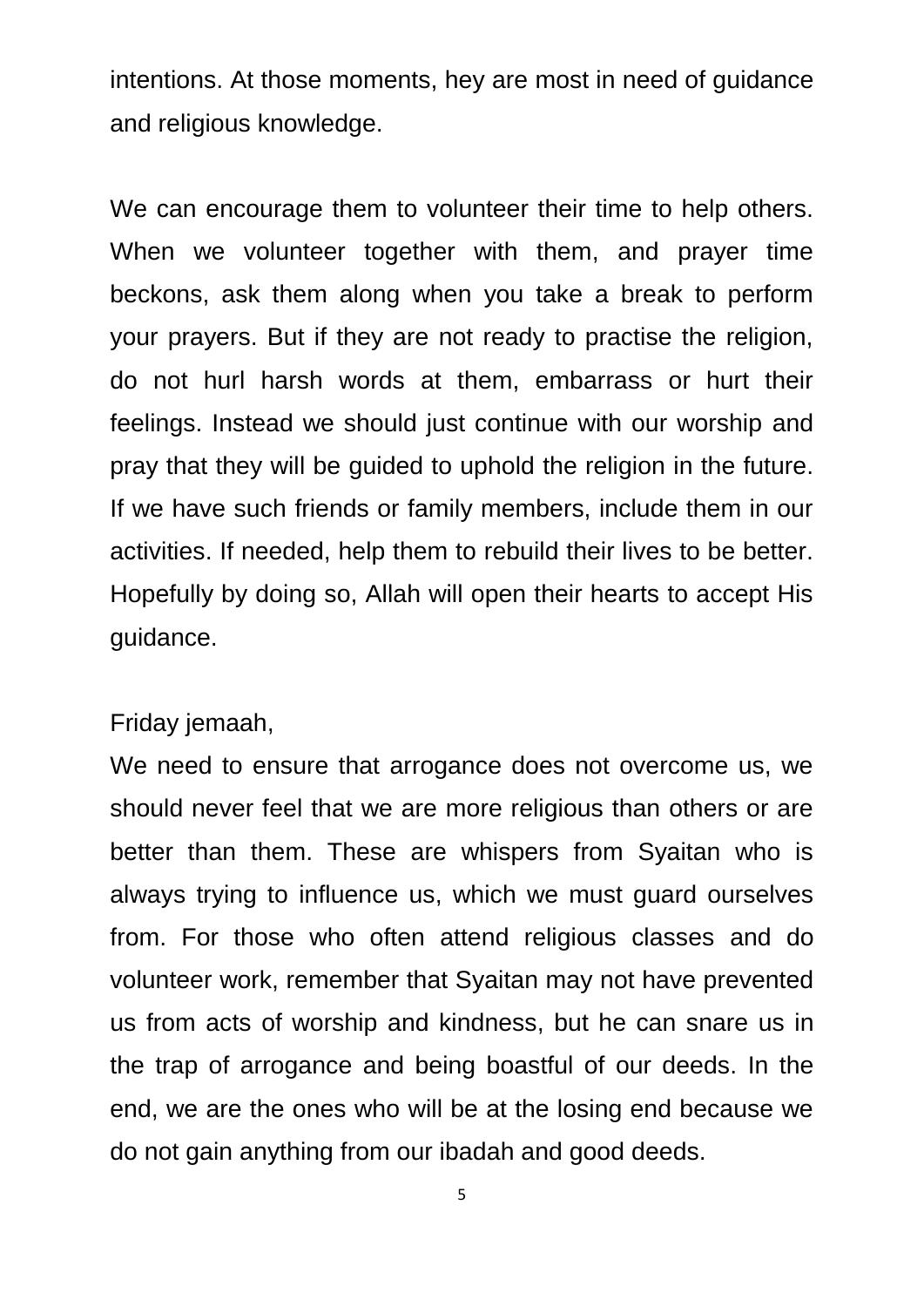Jemaah, who knows, a person who might seem to be a sinner may at one point turn around and repent so deeply that Allah accepts his repentance and places him among those who have gained Allah's pleasure. Remember the story narrated by Imam Muslim, about a married woman who performed adultery? She lived during the Prophet's time, and after her punishment was delayed, Rasulullah ordered that it be carried out. Rasulullah s.a.w. then performed jenazah prayers for her. Saidina Umar r.a. asked him: *"Ya Rasulullah, did you perform prayers for this woman who committed adultery?"* Rasulullah replied: *"This woman made taubah (repentance) with the highest sense of taubah such that if it was divided among 70 residents of Madinah, it will still be sufficient for their sins to be forgiven".*

Hence, if you feel that you have performed numerous sins, do not give up and despair. Seek forgiveness from Allah s.w.t. and strive hard to leave them behind. Ask Allah to grant you strength and the tenacity to leave behind those sins and to start a new life. Know that there are many opportunities to gain Allah's forgiveness, and that He has given us many chances to gain His mercy. Rasulullah s.a.w. said, which means: *"The five daily prayers, and [the performing of]Friday prayer to the next Friday prayer, and [the fasting of] Ramadan to the next Ramadan, is expiation of the sins committed in between them, so long as major sins are avoided".* [Hadith reported by Imam Muslim]